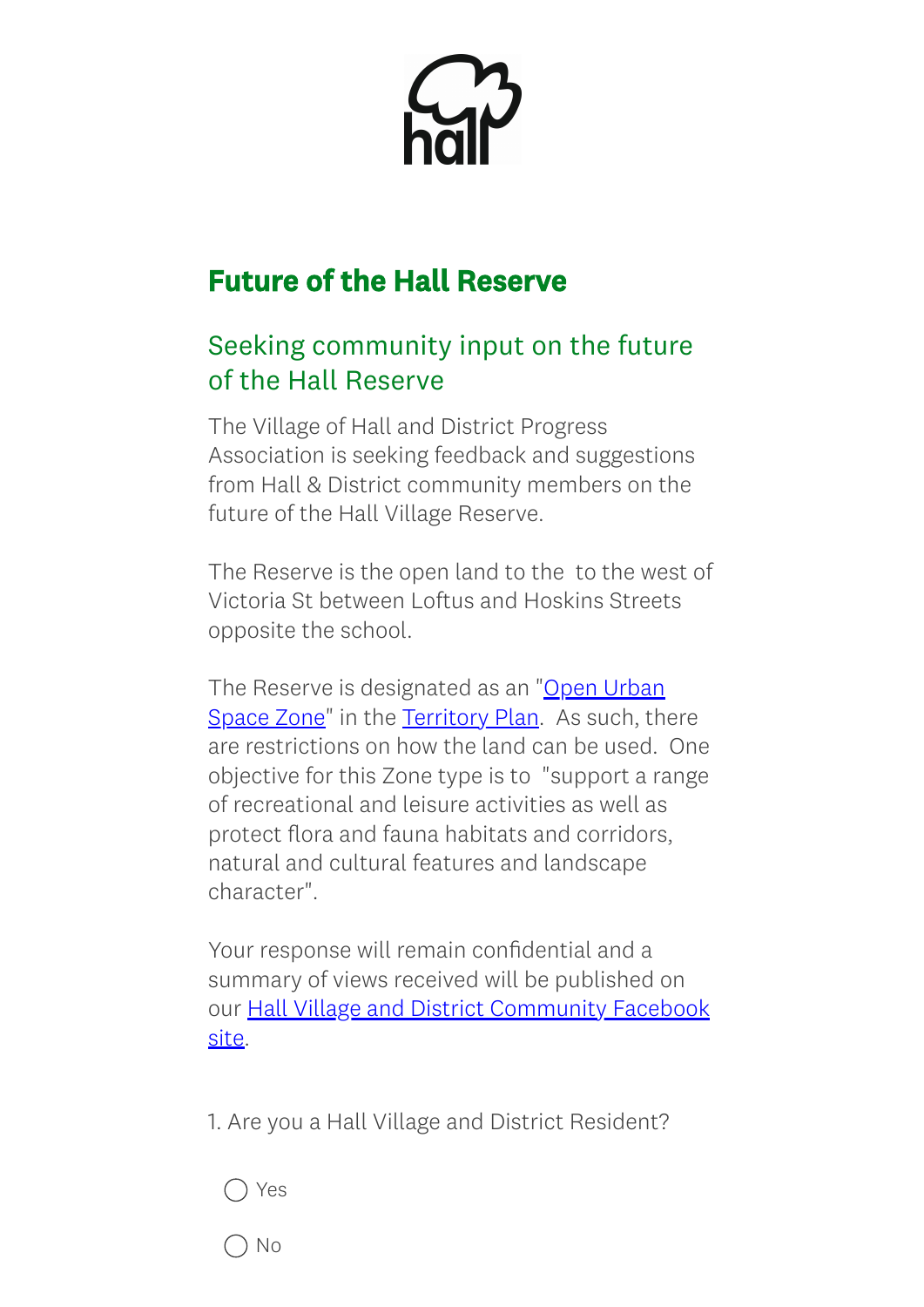2. Which of the following statements do you most agree with?

- The Reserve is fine as it is.
- $\bigcap$  The Reserve could benefit from a bit more maintenance to keep it tidy and clear of debris, remove weeds, and repair damage such as tyre marks.
- $\bigcirc$  In addition to some more maintenance to keep it tidy, more trees and shrubs should be planted in the Reserve.
- $\bigcap$  In addition to some more maintenance to keep it tidy, the Reserve should be developed as a place for recreation.
- None of the above

3. If the Reserve was developed to support more recreational use, which of the following uses would you support?

Garden beds

|  | Additional seating and tables |  |  |  |
|--|-------------------------------|--|--|--|
|--|-------------------------------|--|--|--|

A small community vegetable garden

Other (please specify)

4. Would you be willing to participate in community working bees at the Reserve?